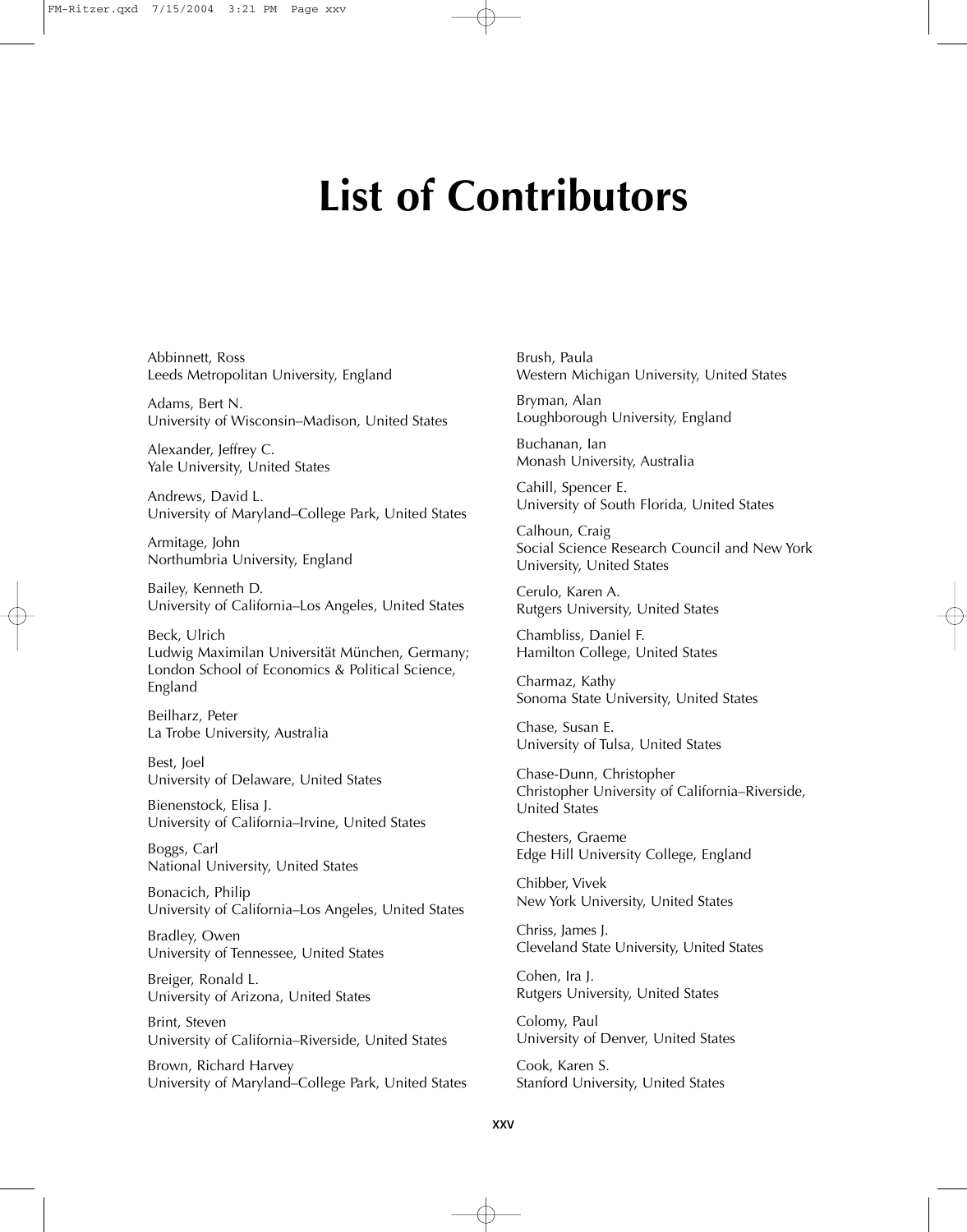## xxvi———**ENCYCLOPEDIA OF SOCIAL THEORY**

Copp, Martha East Tennessee State University, United States

Corrigall-Brown, Catherine University of California–Irvine, United States

Craib, Ian University of Essex, England

Crawford, Cassandra S. University of California–San Francisco, United States

Cubitt, Sean University of Waikato, New Zealand

Delaney, Tim State University of New York–Oswego, United States

Delanty, Gerard University of Liverpool, England

Demerath, Loren Centenary College of Louisiana, United States

Denzin, Norman K. University of Illinois at Urbana–Champaign, United States

Dickens, Peter University of Cambridge, England

DiMaggio, Paul Princeton University, United States

Dines, Gail Wheelock College, United States

Domhoff, G. William University of California–Santa Cruz, United States

Dow, Geoff University of Queensland, Australia

Durham, Meenakshi Gigi University of Iowa, United States

Dürrschmidt, Jörg Kassel University, Germany

Eglitis, Daina Stukuls George Washington University, United States

Emge, Richard Martinus University of Bonn, Germany

Evans, John H. University of California–San Diego, United States

Faist, Thomas University of Applied Sciences Bremen, Germany, and Malmö University, Sweden

Fine, Gary Alan Northwestern University, United States Fontana, Andrea University of Nevada–Las Vegas, United States

Friedkin, Noah E. University of California–Santa Barbara, United States

Ganchoff, Chris University of California–San Francisco, United States

Genosko, Gary Lakehead University, Canada

Giesen, Bernhard University of Konstanz, Germany

Goldstone, Jack A. George Mason University, United States

Goodman, Douglas J. University of Puget Sound, United States

Gotham, Kevin Fox Tulane University, United States

Granovetter, Mark Stanford University, United States

Gross, Neil Harvard University, United States

Grundmann, Reiner Ashton University, England

Guidry, John Augustana College, United States

Hahn, Kornelia Universität Lüneburg, Germany

Haines, Valerie A. University of Calgary, Canada

Hałas, Elżbieta Warsaw University, Poland

Halfpenny, Peter University of Manchester, England

Hall, John A. McGill University, Canada

Hallett, Tim Indiana University, United States

Halton, Eugene University of Notre Dame, United States

Hamamoto, Darrell Y. University of California–Davis, United States

Hammer, Rhonda University of California–Los Angeles, United States

Heckathorn, Douglas D. Cornell University, United States

 $\oplus$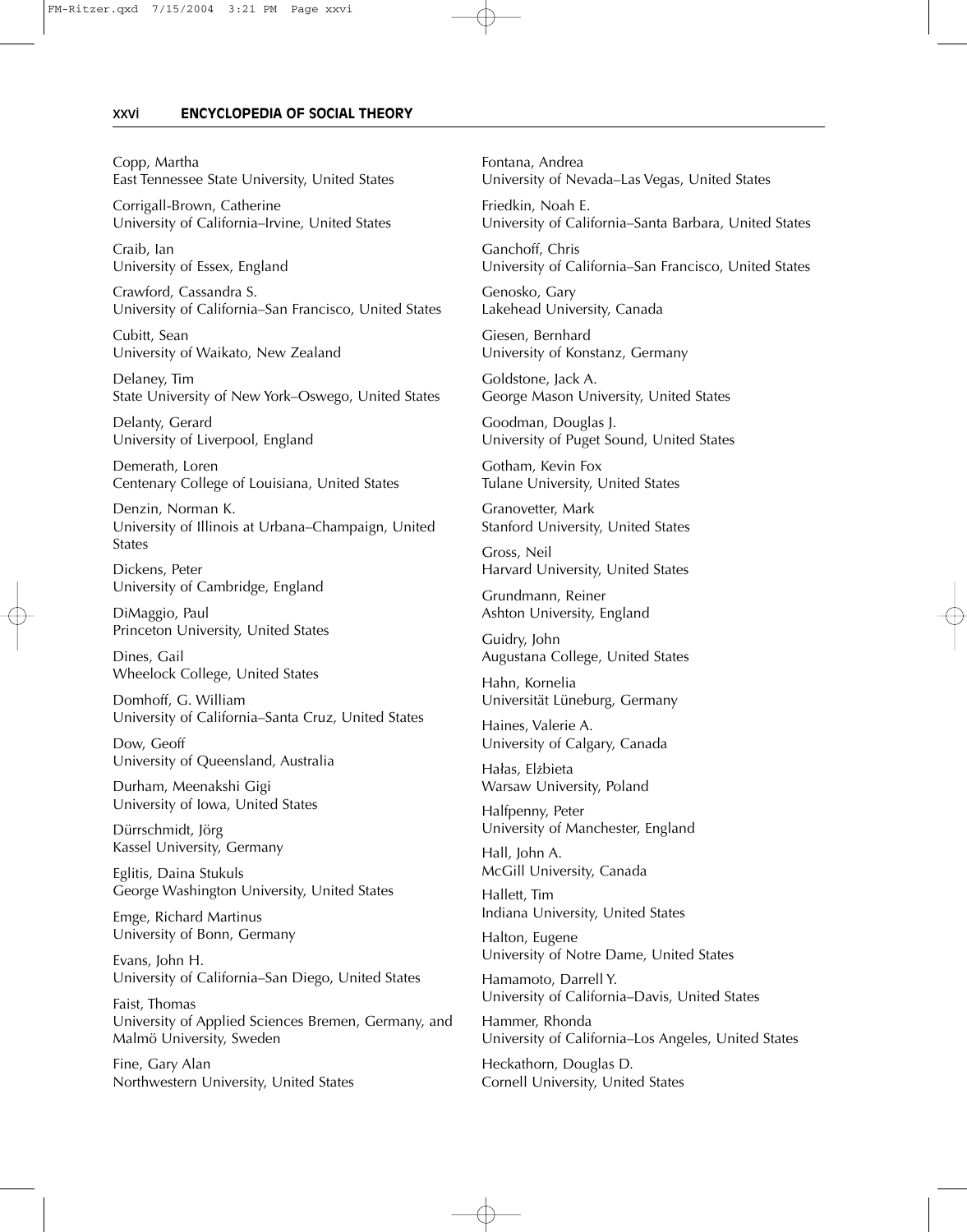## **List of Contributors———**xxvii

Hegarty, Paul University College Cork, Ireland

Hegtvedt, Karen A. Emory University, United States

Helle, Horst Jürgen Universität München, Germany

Helmes-Hayes, Richard University of Waterloo, Canada

Hilbert, Richard A. Gustavus Adolphus College, United States

Hogan, Richard Purdue University, United States

Hooker, Zachary R. John Carroll University, United States

Howard, Michael C. University of Waterloo, Canada

Jeffries, Vincent California State University–Northridge, United States

Jenkins, Henry Massachusetts Institute of Technology, United States

Jenkins, Richard University of Sheffield–Elmfield, England

Johnson, Allan G. University of Hartford, United States

Kahn, Richard University of California–Los Angeles, United States

Karp, David A. Boston College, United States

Kellner, Douglas University of California–Los Angeles, United States

Kernan, Lisa D. University of California–Los Angeles, United States

King, John E. La Trobe University, Australia

Kivisto, Peter Augustana College, United States

Kleiner, Marcus S. Universität Duisburg–Essen, Germany

Kleinman, Sherryl University of North Carolina, United States

Knorr Cetina, Karin University of Konstanz, Germany

Kumar, Krishan University of Virginia, United States Kurasawa, Fuyuki York University, Canada

Lawler, Edward J. Cornell University, Ithaca, United States

Lechner, Frank J. Emory University, United States

Lechte, John Macquarie University, Australia

Leggewie, Claus University of Giessen, Germany

Leicht, Kevin T. University of Iowa, United States

Leledakis, Kanakis Pamteion University, Greece

Lemert, Charles Wesleyan University, United States

Lemich, Jon University of Maryland–College Park, United States

Levy, Daniel State University of New York–Stony Brook, United States

Lewis, Tyson University of California–Los Angeles, United States

Li, Rebecca S. K. The College of New Jersey, United States

Lindenberg, Siegwart University of Groningen, The Netherlands

Lohr-Valdez, Nina University of West Florida, United States

Lovaglia, Michael J. University of Iowa, United States

Luttrell, Wendy Harvard Graduate School of Education, United States

Lynch, Michael Cornell University, United States

Macy, Michael W. Cornell University, United States

Mahoney, James Brown University, United States

Maines, David R. Oakland University, United States

 $\oplus$ 

Mamo, Laura University of Maryland–College Park, United States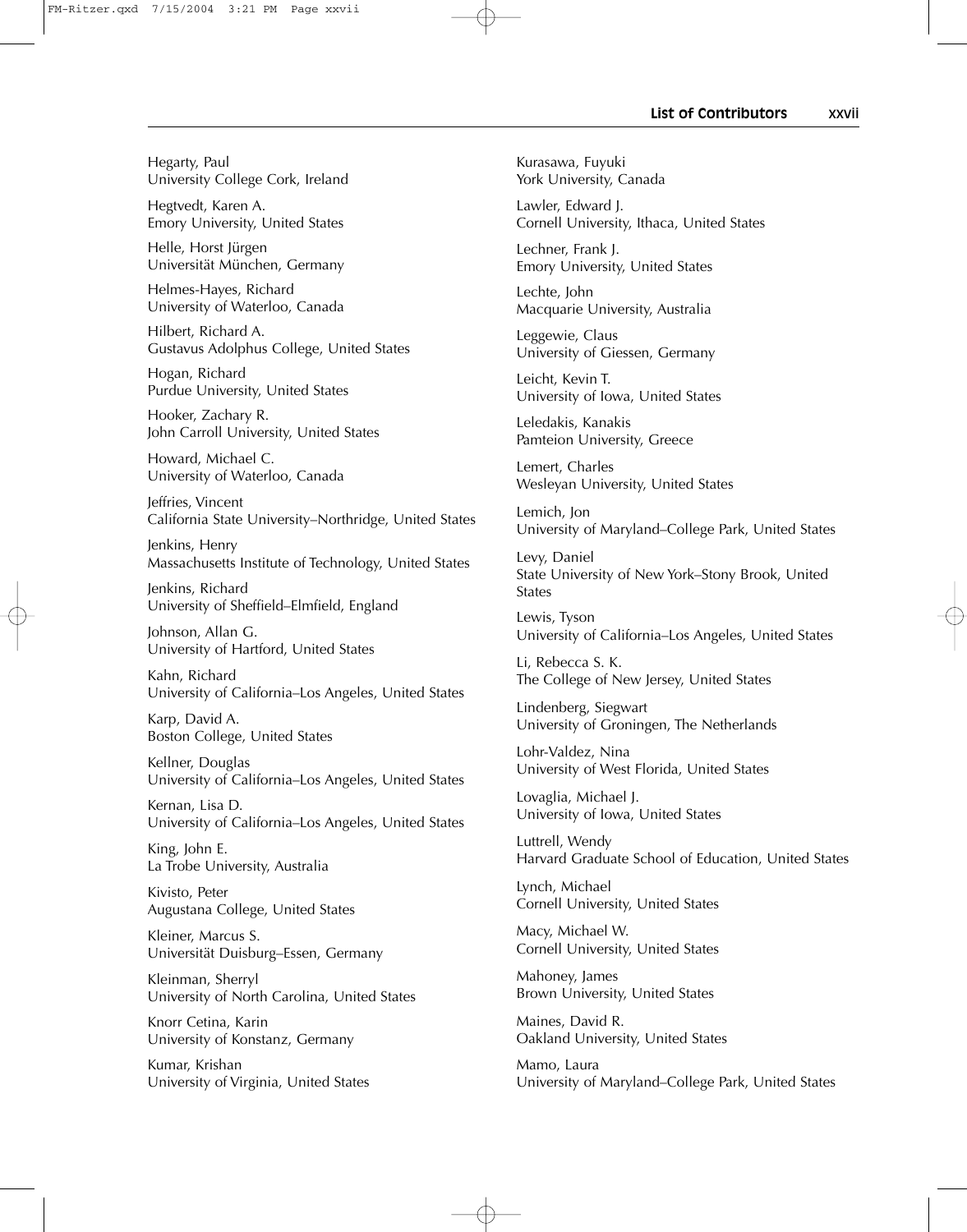#### xxviii———**ENCYCLOPEDIA OF SOCIAL THEORY**

Manning, Philip Cleveland State University, United States

Markoff, John University of Pittsburgh, United States

Markovsky, Barry University of South Carolina, United States

Markus, György University of Sydney, Australia

Martin, Daniel D. Miami University, United States

Marx, Gary T. Massachusetts Institute of Technology

Maryanski, Alexandra University of California–Riverside, United States

McCarthy, E. Doyle Fordham University, United States

McGuigan, Jim Loughborough University, England

McPherson, Miller Duke University, United States

Meagher, Michelle George Mason University, United States

Mennell, Stephen University College Dublin, Ireland

Miller, Toby New York University, United States

Mizruchi, Mark S. University of Michigan, United States

Molm, Linda D. University of Arizona, United States

Münch, Richard Otto–Friedrich–Universität Bamberg, Germany

Murphy, James M. University of Maryland–College Park, United States

Murphy, Peter Victoria University of Wellington, New Zealand

Naples, Nancy A. University of Connecticut, United States

Nielsen, Donald A. University of Wisconsin–Eau Claire, United States

Nollman, Gerd University of Duisberg–Essen, Germany

Orum, Anthony University of Illinois at Chicago, United States Oselin, Sharon S. University of California–Irvine, United States

Pearce, Frank Queen's University, Canada

Pemberton, Jennifer Florida State University, United States

Peterson, Gretchen California State University–Los Angeles, United States

Phillips, John William National University of Singapore, Singapore

Powers, Charles Santa Clara University, United States

Prager, Jeffrey University of California–Los Angeles, United States

Pratt, Ray Montana State University–Bozeman, United States

Prendergast, Christopher Illinois Wesleyan University, United States

Probyn, Elspeth University of Sydney, Australia

Rawls, Anne W. Wayne State University, United States

Resch, Robert Texas A&M University, United States

Rice, Eric University of California–Los Angeles, United States

Ritzer, George University of Maryland–College Park, United States

Rogers, Mary F. University of West Florida, United States

Rojek, Chris Nottingham Trent University, England

Rossi, Ino St. John's University, United States

Rubin, Julius H. Saint Joseph College, United States

Rundell, John University of Melbourne, Australia

Ryan, Dan Mills College, United States

 $\oplus$ 

Ryan, Michael University of Maryland–College Park, United States

Ryersbach, Marga University of West Florida, United States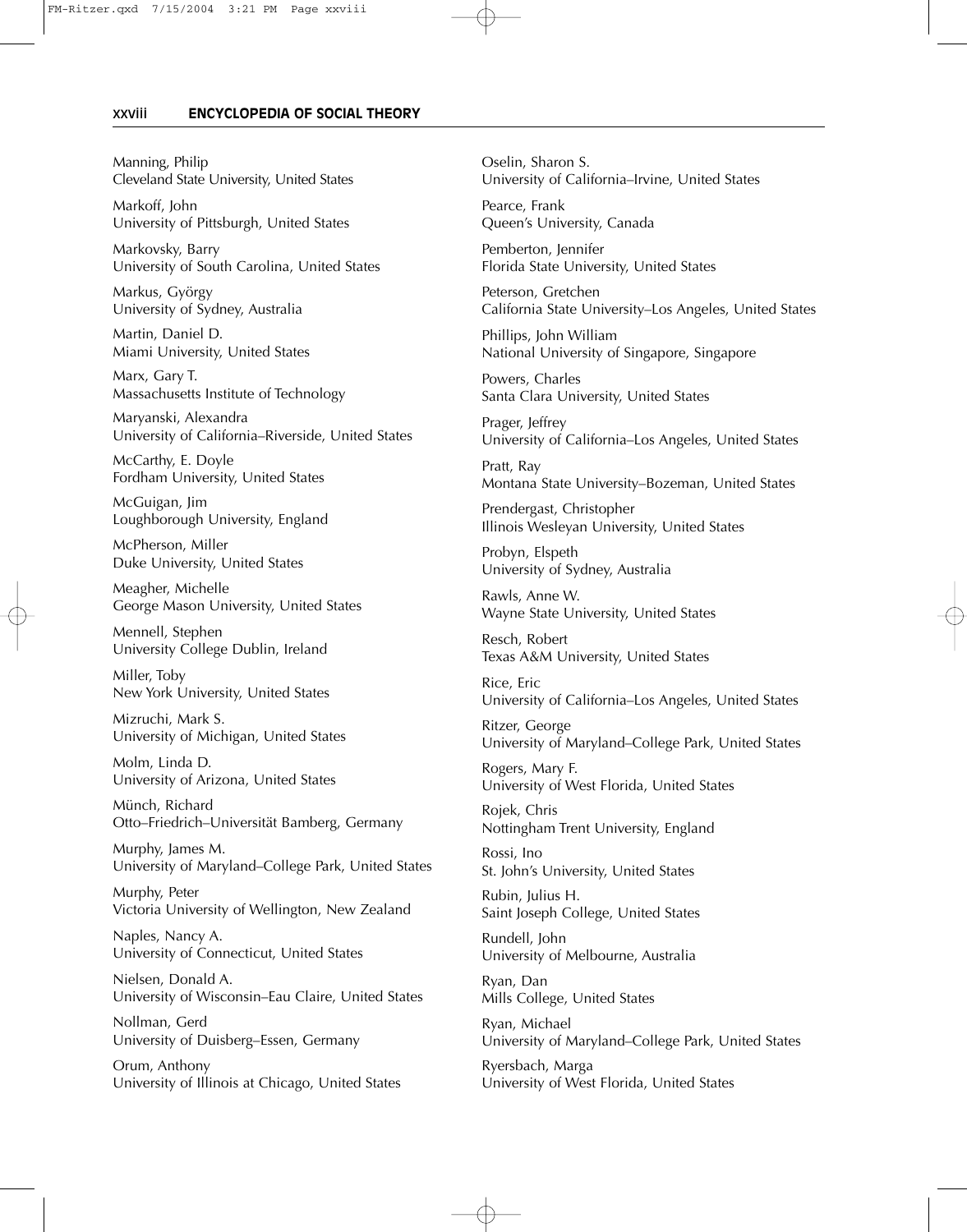### List of Contributors **Marktary XXIX**

FM-Ritzer.qxd 7/15/2004 3:21 PM Page xxix

Sandstrom, Kent University of Northern Iowa, United States

Sawyer, R. Keith Washington University, United States

Scaff, Lawrence A. Wayne State University, Detroit, United States

Schmidt, Gert Universität Erlangen–Nürnberg, Germany

Schneider, Joseph W. Drake University, United States

Schubert, Hans-Joachim Freie Universität Berlin, Germany

Schwalbe, Michael North Carolina State University, United States

Scott, W. Richard Stanford University, United States

Shulman, David Lafayette College, United States

Sica, Alan Pennsylvania State University, United States

Simonds, Candice Bryant Western Michigan University, United States

Simpson, Brent University of South Carolina, United States

Singer, Brian C. J. Glendon College, York University, Canada

Skvoretz, John University of South Carolina, United States

Slater, Don London School of Economics and Political Science, England

Smith-Lovin, Lynn Duke University, United States

Snow, David A. University of California–Irvine, United States

Soeffner, Hans-Georg Universität Konstanz, Germany

Srubar, Ilja Universität Erlangen–Nürnberg, Germany

Staggenborg, Suzanne McGill University, Canada

Stehr, Nico Zeppelin University, Friedrichshafen, Germany Stepnisky, Jeffrey University of Maryland–College Park, United States

Stevens, Mitchell L. New York University, United States

Stillman, Todd University of Maryland–College Park, United States

Stones, Rob University of Essex, England

Strasser, Hermann University of Duisburg–Essen, Germany

Strydom, Piet National University of Ireland, Cork, Ireland

Šuber, Daniel University of Konstanz, Germany

Swatos, William H. Jr. Association for the Sociology of Religion/Religious Research Association Executive Office, United States

Széll, György University of Osnabrück, Germany

Sznaider, Natan Academic College of Tel Aviv–Yaffo, Israel

Sztompka, Piotr Jagiellonian University, Poland

Takahashi, Nobuyuki Hokkaido University, Japan

Thibault, Paul J. University of Venice, Italy

Thye, Shane University of South Carolina–Columbia, United States

Tong, Rosemarie University of North Carolina–Charlotte, United States

Turner, Bryan S. University of California–Riverside, United States

Turner, Jonathan H. University of California–Riverside, United States

Tyler, Tom R. New York University, United States

Vandenberghe, Frédéric University for Humanist Studies, The Netherlands

Vogt, Ludgera Universität Regensburg, Germany

 $\oplus$ 

Warner, R. Stephen University of Illinois at Chicago, United States